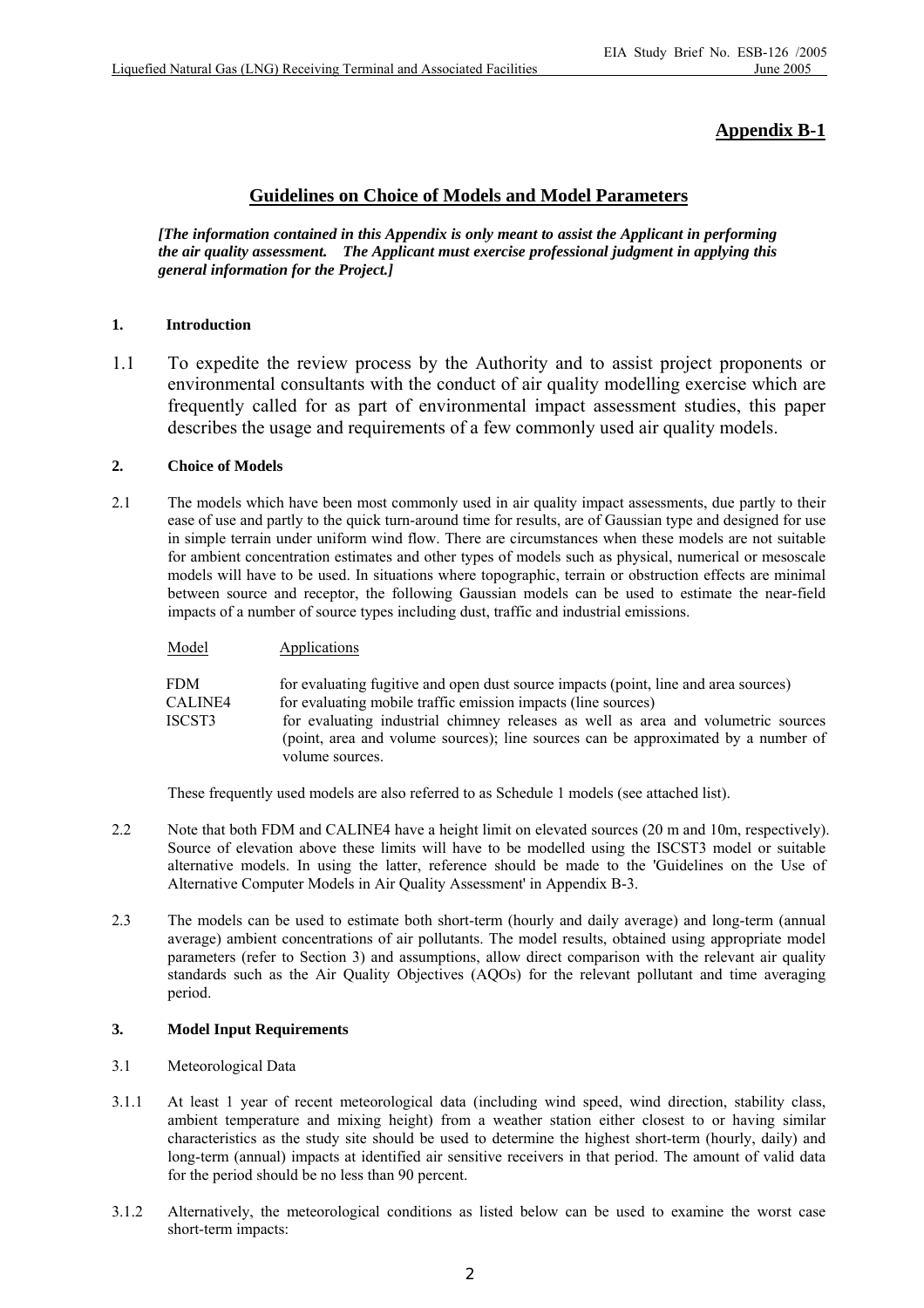- Day time: stability class D; wind speed 1 m/s (at 10m height); worst-case wind angle; mixing height 500 m
- Night time: stability class F; wind speed 1 m/s (at 10m height); worst case wind angle; mixing height 500 m

This is a common practice with using the CALINE4 model due to its inability to handle lengthy data set.

- 3.1.3 For situations where, for example, (i) the model (such as CALINE4) does not allow easy handling of one full year of meteorological data; or (ii) model run time is a concern, the followings can be adopted in order to determine the daily and annual average impacts:
	- (i) perform a frequency occurrence analysis of one year of meteorological data to determine the actual wind speed (to the nearest unit of m/s), wind direction (to the nearest  $10^{\circ}$ ) and stability (classes A to F) combinations and their frequency of occurrence;
	- (ii) determine the short term hourly impact under all of the identified wind speed, wind direction and stability combinations; and
	- (iii) apply the frequency data with the short term results to determine the long term (daily / annual) impacts.

Apart from the above, any alternative approach that will capture the worst possible impact values (both short term and long term) may also be considered.

- 3.1.4 Note that the anemometer height (relative to a datum same for the sources and receptors) at which wind speed measurements were taken at a selected station should be correctly entered in the model. These measuring positions can vary greatly from station to station and the vertical wind profile employed in the model can be grossly distorted from the real case if incorrect anemometer height is used. This will lead to unreliable concentration estimates.
- 3.1.5 An additional parameter, namely, the standard deviation of wind direction,  $\sigma_{\Theta}$ , needs to be provided as input to the CALINE4 model. Typical values of  $\sigma_{\Theta}$  range from 12<sup>°</sup> for rural areas to 24<sup>°</sup> for highly urbanised areas under 'D' class stability. For semi-rural such as new development areas,  $18^\circ$  is more appropriate under the same stability condition. The following reference can be consulted for typical ranges of standard deviation of wind direction under different stability categories and surface roughness conditions.

*Ref.(1): Guideline On Air Quality Models (Revised), EPA-450/2-78-027R, United States Environmental Protection Agency, July 1986.* 

3.2 Emission Sources

 All the identified sources relevant to a process plant or a study site should be entered in the model and the emission estimated based on emission factors compiled in the AP-42 (Ref. 2) or other suitable references. The relevant sections of AP-42 and any parameters or assumptions used in deriving the emission rates (in units  $g/s$ ,  $g/s/m$  or  $g/s/m<sup>2</sup>$ ) as required by the model should be clearly stated for verification. The physical dimensions, location, release height and any other emission characteristics such as efflux conditions and emission pattern of the sources input to the model should also correspond to site data.

If the emission of a source varies with wind speed, the wind speed-dependent factor should be entered.

*Ref.(2): Compilation of Air Pollutant Emission Factors, AP-42, 5th Edition, United States Environmental Protection Agency, January 1995*.

3.3 Urban/Rural Classification

 Emission sources may be located in a variety of settings. For modelling purposes these are classed as either rural or urban so as to reflect the enhanced mixing that occurs over urban areas due to the presence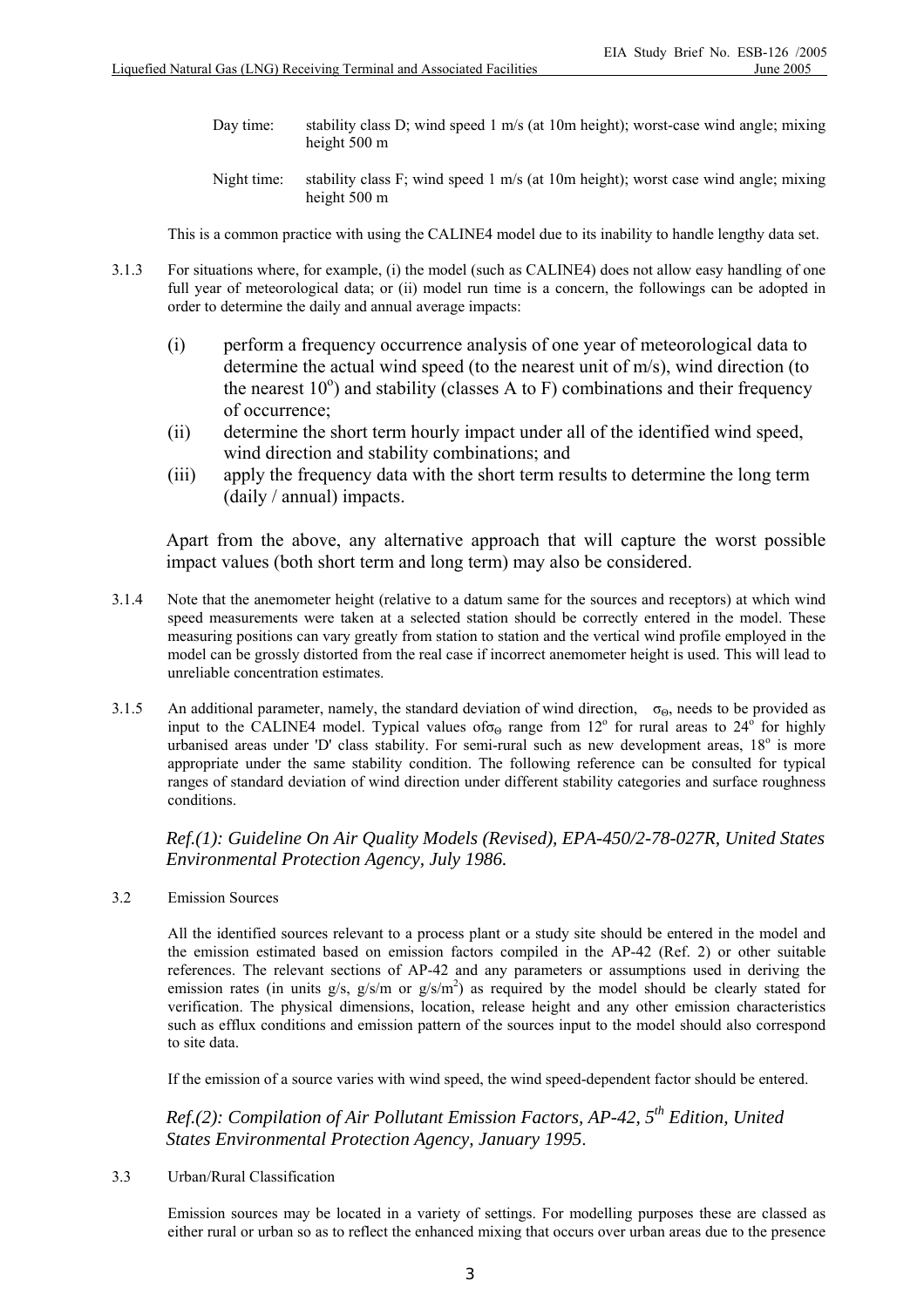of buildings and urban heat effects. The selection of either rural or urban dispersion coefficients in a specific application should follow a land use classification procedure. If the land use types including industrial, commercial and residential uses account for 50% or more of an area within 3 km radius from the source, the site is classified as urban; otherwise, it is classed as rural.

3.4 Surface Roughness Height

 This parameter is closely related to the land use characteristics of a study area and associated with the roughness element height. As a first approximation, the surface roughness can be estimated as 3 to 10 percent of the average height of physical structures. Typical values used for urban and new development areas are 370 cm and 100 cm, respectively.

3.5 Receptors

 These include discrete receptors representing all the identified air sensitive receivers at their appropriate locations and elevations and any other discrete or grid receptors for supplementary information. A receptor grid, whether Cartesian or Polar, may be used to generate results for contour outputs.

3.6 Particle Size Classes

 In evaluating the impacts of dust-emitting activities, suitable dust size categories relevant to the dust sources concerned with reasonable breakdown in TSP ( $\leq$  30  $\mu$ m) and RSP ( $\leq$  10  $\mu$ m) compositions should be used.

3.7  $NO<sub>2</sub>$  to  $NO<sub>x</sub>$  Ratio

The conversion of  $NO_x$  to  $NO_2$  is a result of a series of complex photochemical reactions and has implications on the prediction of near field impacts of traffic emissions. Until further data are available, three approaches are currently acceptable in the determination of  $NO<sub>2</sub>$ :

- (a) Ambient Ratio Method (ARM) assuming 20% of  $NO<sub>x</sub>$  to be  $NO<sub>2</sub>$ ; or
- (b) Discrete Parcel Method (DPM, available in the CALINE4 model); or
- (c) Ozone Limiting Method (OLM) assuming the tailpipe  $NO<sub>2</sub>$  emission to be 7.5% of NO<sub>y</sub> and the background ozone concentration to be in the range of 57 to 68  $\mu$ g/m<sup>3</sup> depending on the land use type (see also the EPD reference paper 'Guidelines on Assessing the 'TOTAL' Air Quality Impacts' in Appendix B-2).

#### 3.8 Odour Impact

 In assessing odour impacts, a much shorter time-averaging period of 5 seconds is required due to the shorter exposure period tolerable by human receptors. Conversion of model computed hourly average results to 5-second values is therefore necessary to enable comparison against recommended standard. The hourly concentration is first converted to 3-minute average value according to a power law relationship which is stability dependent (Ref. 3) and a result of the statistical nature of atmospheric turbulence. Another conversion factor (10 for unstable conditions and 5 for neutral to stable conditions) is then applied to convert the 3-minute average to 5-second average (Ref. 4). In summary, to convert the hourly results to 5-second averages, the following factors can be applied:

| <b>Stability Category</b> | 1-hour to 5-sec Conversion Factor |
|---------------------------|-----------------------------------|
| A & B                     |                                   |
|                           |                                   |
|                           |                                   |
| $E$ & $F$                 |                                   |

Under 'D' class stability, the 5-second concentration is approximately 10 times the hourly average result. Note, however, that the combined use of such conversion factors together with the ISCST results may not be suitable for assessing the extreme close-up impacts of odour sources.

*Ref.(3): Richard A. Duffee, Martha A. O'Brien and Ned Ostojic, 'Odor Modeling – Why and How', Recent Developments and Current Practices in Odor Regulations, Controls and Technology, Air & Waste Management Association, 1991.*